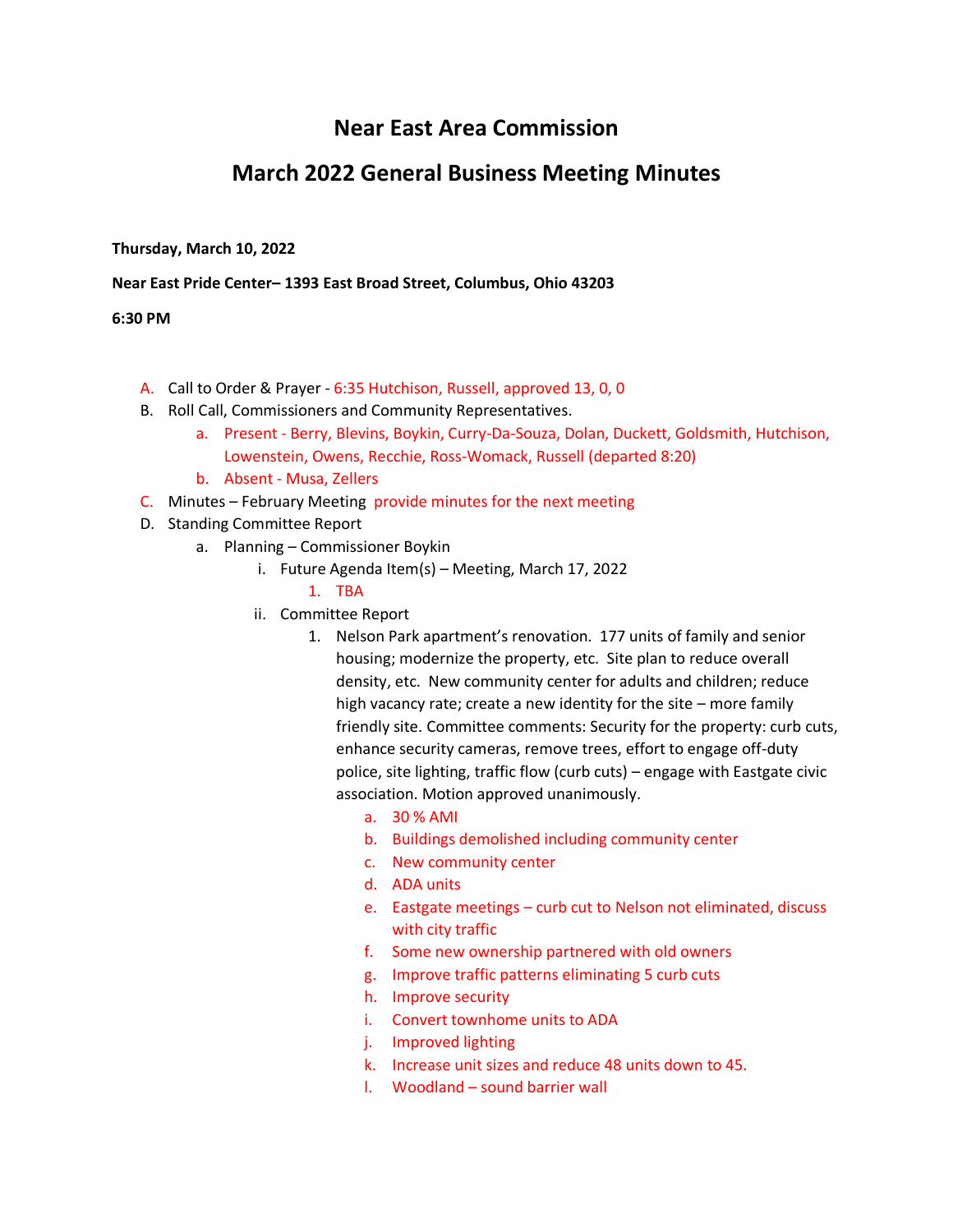- m. Goldsmith, Dolan, Approved 12, 1, 0 stipulation to have traffic study and eliminate Nelson curb cut
- 2. 1140 Oak Street. 2 Story building with 8 units; increasing space/leased apartments. Motion fails for lack of a majority vote.
- 3. 980 -982 East Fulton. Single family, 2-story, land bank property. Motion passes with a majority plus.
- 4. 245 North Monroe (Brian and Shaun Knoppe); 2500 SF with basement/4 lots; houses 10 feet apart, detached garages, 2 bdrs, for sale. Motion passes with a majority plus vote.
- 5. 163 North 22nd Street (Mr. Levi). Single family to build with carriage house; hardy board materials. Approval vote unanimous.
- 6. 986 East Fulton (Johnson)/ land bank property. Build a brick house (manufactured stone) which will be for sale. 2 car garage on alley – will rotate. Fencing will cover the entire property at front porch. Approval vote unanimous.
	- a. 3 bdrm
	- b. Basement
	- c. East property only
	- d. Land bank property to purchase
	- e. Curry Da Souza, Blevins, Approved 13, 0, 0
- 7. 421 South 22nd (Dave Perry) A 2 1/2 story building with carriage house. Built for client's parents. Motion passes with a majority plus vote.
- 8. 1126 Bryden Road. Owner proposes to use this duplex as offices. Motion passes.
- 9. Long and Miami land bank property. Construct a single-family home, 1500 SF, with basement for sale. Hardy plank siding. Motion passes unanimously.
	- a. 1000 E Long
	- b. Land Bank wouldn't sell but now will, need to build something, no garden
	- c. No variances
	- d. 2000 sq ft
	- e. Landscape plan to planning, improve corner w/o creating vision triangle issues
	- f. Duckett, Blevins, Approved 13, 0, 0
- 10. Planning Minutes Dolan, Goldsmith, Approved 13, 0, 0
- E. Zoning Commissioner Ross-Womack
	- a. Future Agenda Item(s) Meeting, March 15, 2022
		- i. For properties:
			- 1. 980-982 E. Fulton
			- 2. 245 North Monroe
			- 3. 163 North 22nd
			- 4. 1126 Bryden
			- 5. 421 South 22nd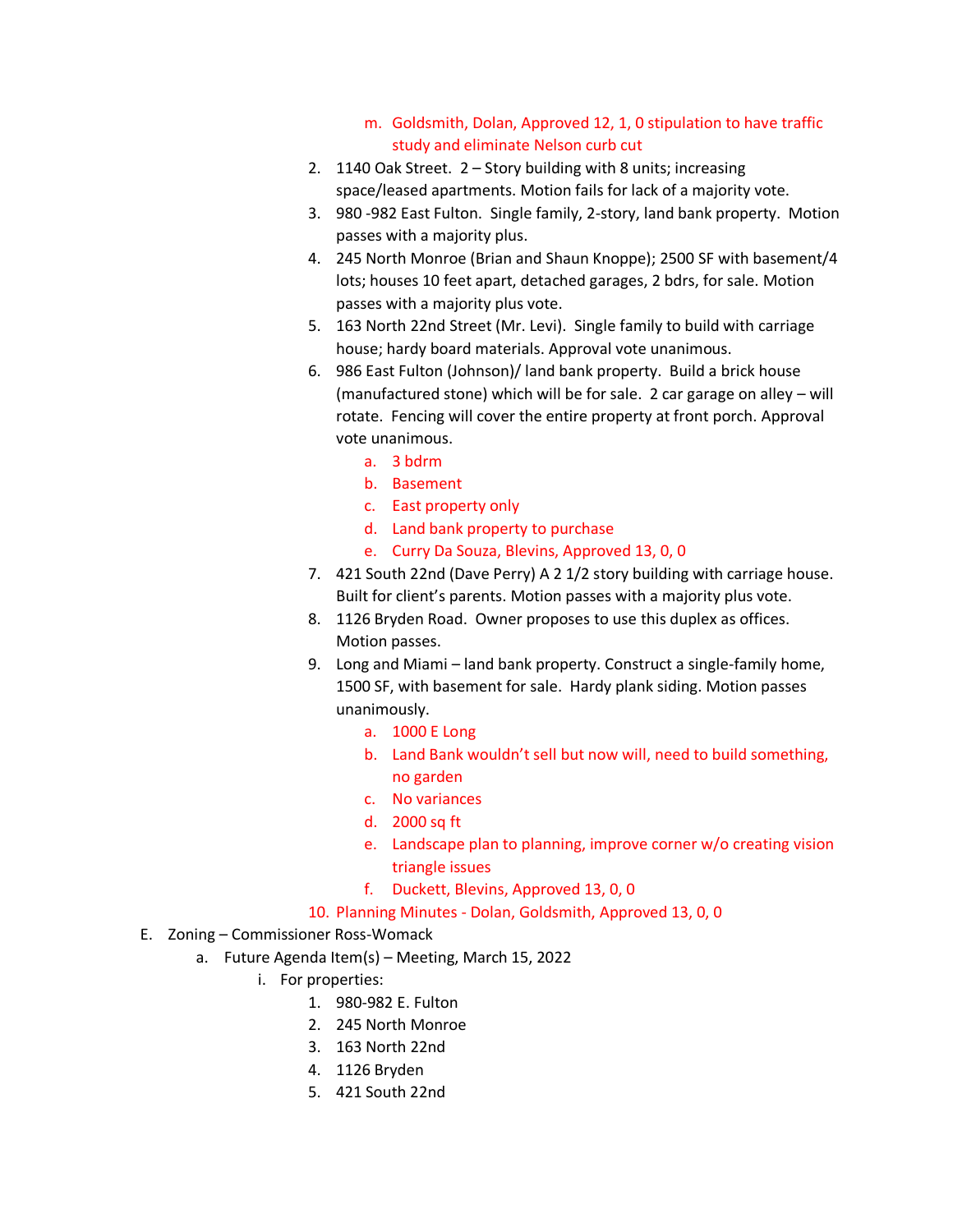- 6. Long and Miami no variance needed
- 7. 930 Franklin
- ii. Demolitions:
	- 1. 200 North 21st
	- 2. 1212 Hildreth
	- 3. 436 Garfield
- iii. 1140 Oak coming back to planning

### b. Committee Report – no meeting

- F. Special Committee Reports
	- a. Community Engagement Commissioner Russell
		- i. Moving to become an official committee. Currently an ad hoc committee. Incentive to have more committed people engaging with the community through a dedicated number of commissioners present. approved.

1. Recchie, Hutchison, Approved 11, 0, 2

- b. Bylaws Commissioner Goldsmith
	- i. Presented draft updates to bylaws
	- ii. Mission statement added
	- iii. At Large descriptions
	- iv. Distribution of terms
	- v. One district meeting w/ CEC sufficing event, not meeting, clarify, either 2 with CEC or no CEC substitution, clarify minimum district meetings, Owen 2 meetings
	- vi. Agenda update
	- vii. Committee distribution of commissioners
	- viii. CEC standing committee
	- ix. Special committee bylaws
	- x. Elections at large clarification
	- xi. Campaign protocol update
	- xii. Come prepared for vote
- c. Executive Chair Curry-Da-Souza
	- i. Executive Committee minutes Boykin, Lowenstein Approved 12, 0, 1
- G. Announcements and Public Comments
	- a. From Commissioners and Community Engagement Meeting
		- i. City of Columbus 311 and Street Sweeping Updates Commissioner Berry
			- 1. New App will be available, website update April, eliminating street sweep schedule and tow, notifications from 311, Lowenstein street sweeping inadequate and city out of compliance issues with ADA ramps and mud, use 311 for specific circumstances, can a schedule be identified for NEAC communication, don't think so (Berry). Ask councilwoman Barroso De Padilla in April. Obtain materials. Can invite for April. Weingart, Woodland Park had schedule issues in the past and notifications haven't worked.
		- ii. Adelphi Bank Commissioner Russell
			- 1. Proposed black owned bank
			- 2. Cater to small business and neighborhood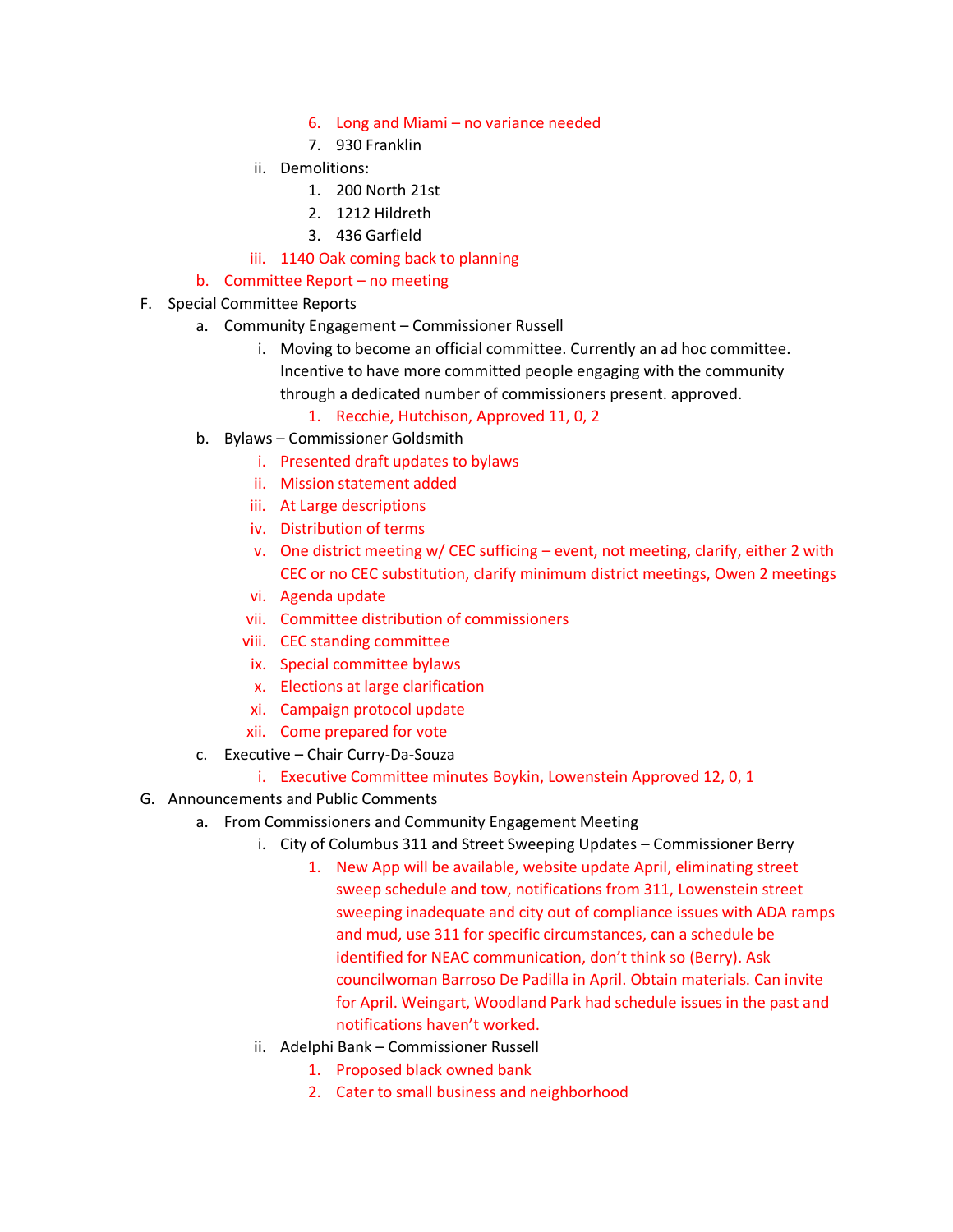- 3. CEC provided the ability to ask questions that should allow neighbors to hold them accountable
- iii. Healthy Community Center @ old MLK Library Commissioner Russell
	- 1. Pact and OSU, health and wellness, community needs a grocery store somewhere, pantry needs are already met, market or small grocery, update plan per discussion, present to NEAC at some point?, March 30 next meeting
- b. Other
- H. Speakers
	- a. Frank Golden, Police Liaison, 7<sup>th</sup> Precinct
		- i. Milo Grogan and North Central, north of broad
		- ii. 1 ½ years as liaison
		- iii. Life long resident, air force
		- iv. Police restructuring, patrol division, 6 zones, add 4-6 precincts 24-26 total, will have 3 liasons, east west divided at champion, blue shirts, name on pocket, ball cap, white ceremonial only, embroidered badge, invite to come to meetings more often, provide safety reports and recommendation, dialogue with police, NEAC facilitate, crime trends, security assessments for business, rec centers, community policing on bikes, [fgolden@columbuspolice.org](mailto:fgolden@columbuspolice.org) 614-645-1047, other liaison Kalous 614-645-1412, ckalous@columbuspolice.org.
	- b. April meeting Councilmember Barroso de Padilla
		- i. Councilmember Bankston, Poindexter, butcher at Brown's IGA, OSU grad, goal to visit every area commission, introduce team, community action, former Franklinton commission member, Whitney, Northeast side now, Near East side growth – strength and pain, we decide together what city will be built, will be back, chair economic development, technology, small and minority business, JB Dorval[, JBDorval@columbus.gov,](mailto:JBDorval@columbus.gov) Kevin Jone[s keljones@columbus.gov](mailto:keljones@columbus.gov) Berry new zoning process, old code racial, discriminatory, correct current zoning code was written only a short time after red lining was stopped, land use policy, growth, Would like to discuss and align on our vision for Near East Side
- I. President's Report Chair Curry Da-Souza
	- a. Executive mtg first Tuesday of every month through August
	- b. Think about where best to serve on committees
	- c. Help Community members with interest
- J. Treasurer's Report Commissioner Lowenstein
	- a. \$300 balance
	- b. April 30 fiscal year ends, report to city, must use or loose, nameplates or badges spend
	- c. \$2500 a year
	- d. Weingart recommended development tour, CEC facilitate
- K. Old Business
- L. New Business
	- a. Email signatures Commissioner Hutchison
		- i. NEAC emails
		- ii. Using personal emails